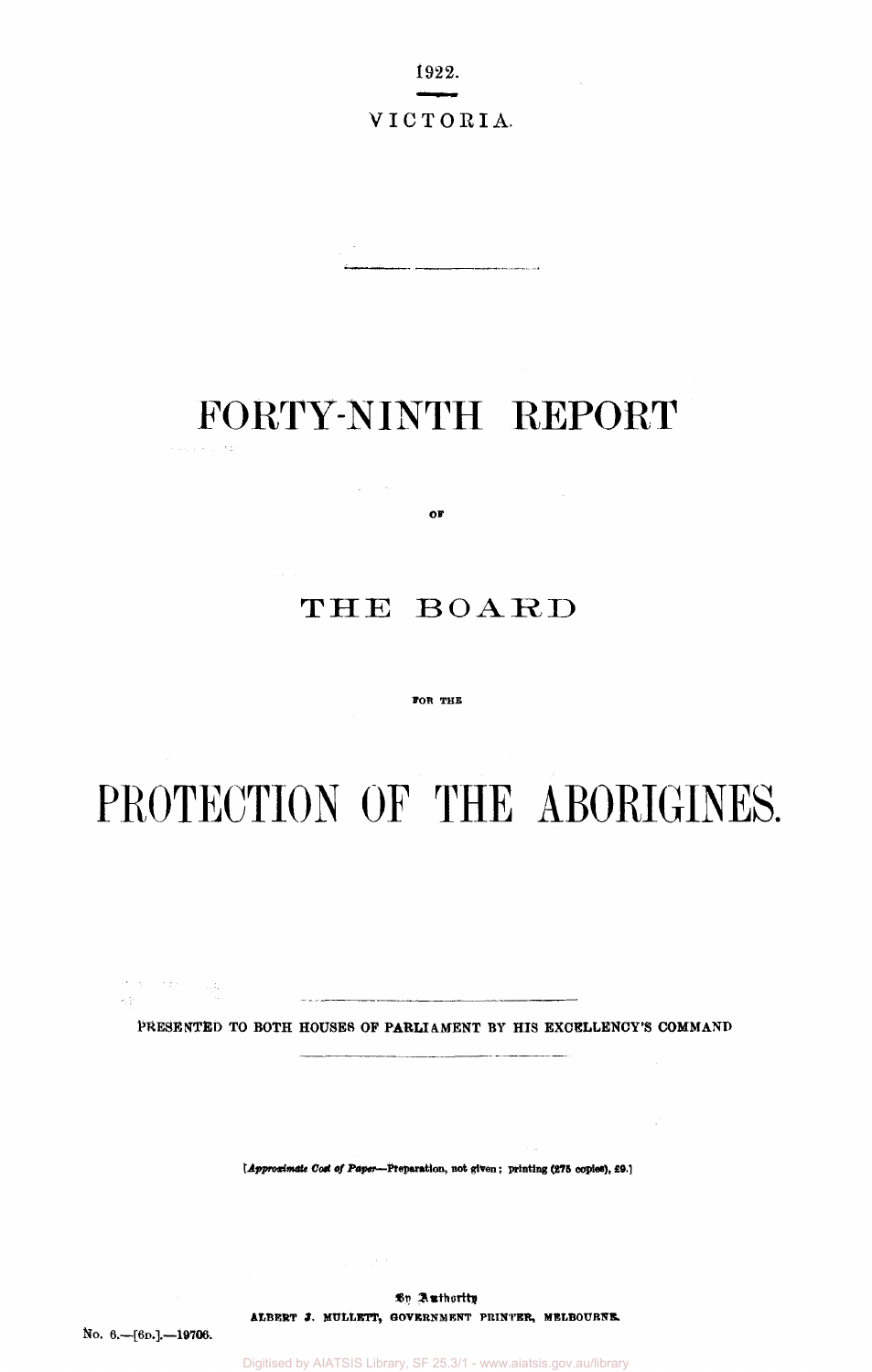# **MEMBERS OF** THE **BOARD FOR** THE PROTECTION OF THE ABORIGINES.

The Honorable the CHIEF SECRETARY, Chairman. C S. MCPHERSON, Esq., J.P., Vice-Chairman. H. S. BAILEY, Esq., M.L.A. The Hon. J. BOWSES, M.L.A. W. A. CALLAWAY, Esq., J.P. The Hon. J. CAMERON.

新。 (1)

W. H. EVERARD, Esq., M.L.A. W. G. MACALISTER, Esq. J. MENZIES, Esq. W. E. THOMAS, Esq., M.L.A. Mrs. ANNIE F. BON.

> A. E. PARKER, Secretary.

Melbourne,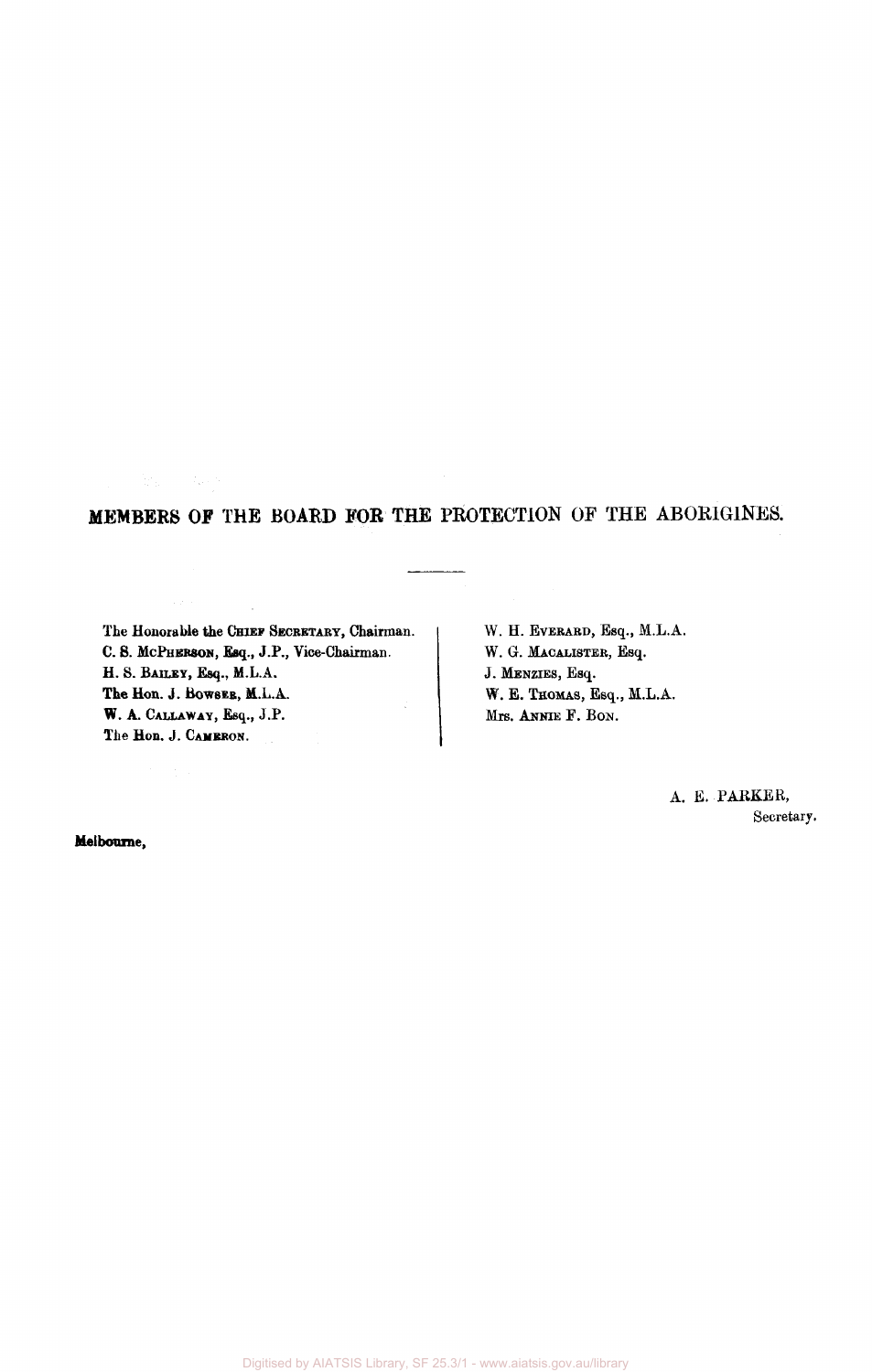# REPORT.

Board for the Protection of the Aborigines, Melbourne, 14th November, 1921.

MAY IT PLEASE YOUR EXCELLENCY,

The Board for the Protection of the Aborigines has the honour to submit for Your Excellency's consideration its Forty-ninth Report on the condition of the Aborigines of this State.

This is the first report submitted since that dated the 12th November, 1912.

Owing to representations made in 1916 to the Hon. Donald McLeod, Chief Secretary, it was decided to appoint as members of the Board the Parliamentary Representatives in whose districts aboriginal stations or depots existed. Pursuant to that decision, in May, 1916, the Honorables John Bowser, James Cameron, H. J. M. Campbell, John Gray, and Messrs. H. S. Bailey, J. G. Johnston, James Menzies, and James Rouget, M's.LA , were appointed. Subsequently Messrs. W. H. Everard, M.L.A., and W. G. Macalister and W. E. Thomas, M.L.A., were appointed on 4th April, 1918, on 23rd April, 1918, and on 13th April, 1921, respectively. Messrs. Campbell, Gray, Johnston, and Rouget have severed their connexion with the Board.

At the inception of the newly-constituted body the general policy to be adopted was considered, and after very full discussion it was decided that in the interests of economical management the remaining blacks and such half castes as are unable to maintain themselves should be housed on one station.

The Board further decided that the income derived from the sale or leasing of the land vacated should be appropriated towards the maintenance of the aborigines remaining under care<br>and thereby greatly relieve the charge on the general revenue. In pursuance of this policy the and thereby greatly relieve the charge on the general revenue. station at Lake Condah has been closed as such. Four old blacks have been allowed to remain in their cottages, their supply of food and clothing being supervised by a local guardian (Constable J. A. Graham) appointed for the purpose.

On the 7th August, 1917, after all stations had been inspected and a visit had been paid to the principal New South Wales station at Cumeroogunga (Moama), it was resolved that all blacks and half castes needing assistance should be concentrated at Lake Tyers as soon as the necessary accommodation was provided. The station was chosen on account of the fine climatic conditions, its isolation, and the few hotels in the locality.

The greatest need at Lake Tyers, other than housing accommodation, is an adequate water<br>supply for domestic purposes. A hand boring plant was lent by the Mines Department, together A hand boring plant was lent by the Mines Department, together with the services of a skilled operator. Several bores were put down to a depth of over 200 feet, but without result. Each house has been furnished with a tank, but in order to place the settlement on a proper basis as regards water supply further provision is necessary, and an estimate of the cost has been obtained from the Public Works Department for a dam and necessary plant.

Fifteen additional cottages have been completed at Lake Tyers and paid for from the Produce Fund of the Board. Some of the older cottages having been condemned by the Public Works Department, arrangements have been made to erect ten cottages at Lake Tyers during the current financial year.

As trouble is caused from time to time by the blacks at Lake Tyers obtaining liquor, the Government has been requested to introduce an amendment of the Licensing Act with **a** view to tightening up the provisions of law regarding the sale of liquor to half castes or quadroons within 20 **miles of any station.**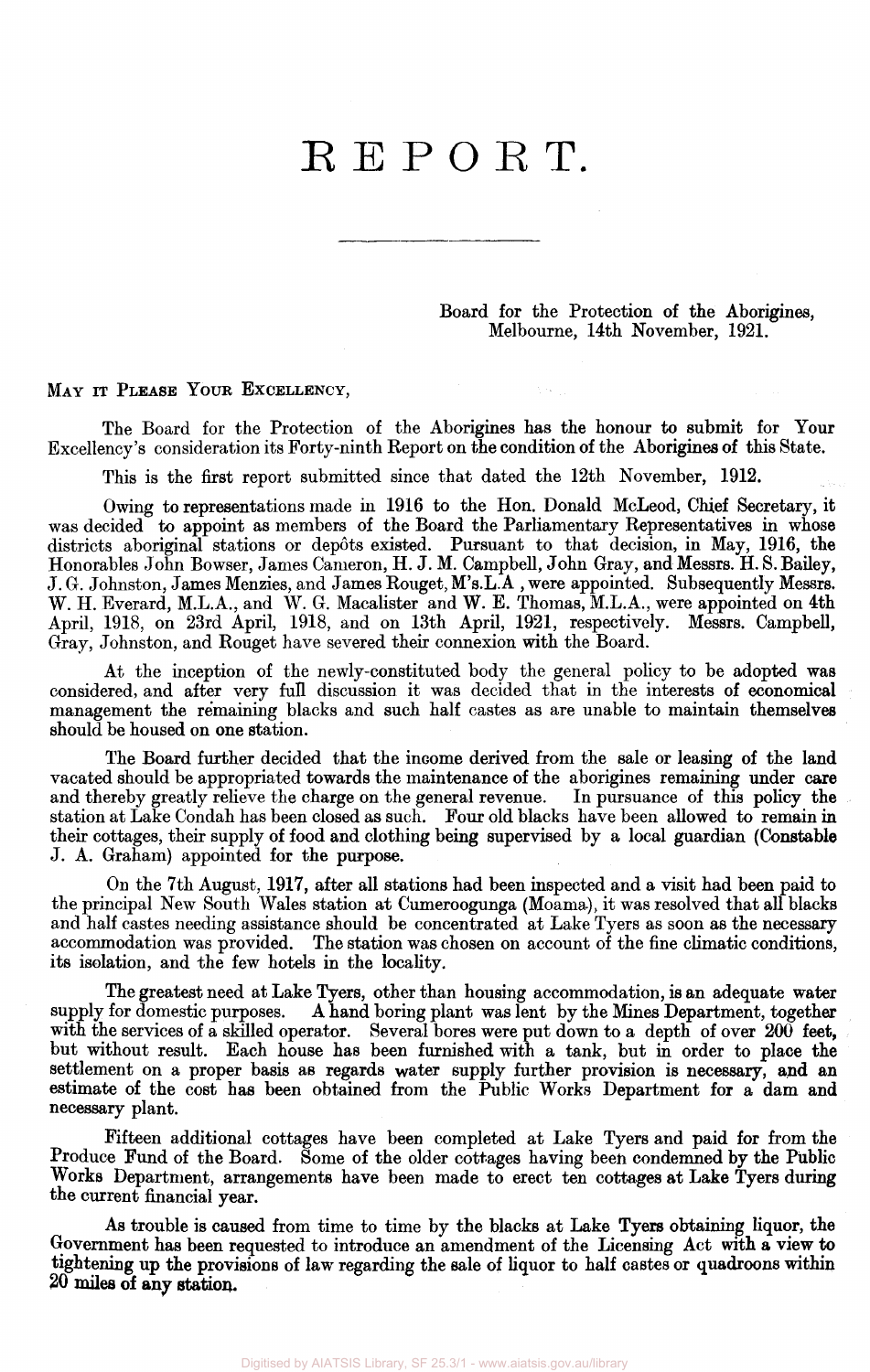|                                                                                                                                                                                    | Locality.                                                                                                                                                               |                                                                                                                                                                                                                       |                                                                                                                                                                                                             |                                                                                                                                                              | Blacks.                                       | Three-quarter Caste.                                                                                                                 | Half Caste and<br>Under.                                                                                | Total.                                                        |
|------------------------------------------------------------------------------------------------------------------------------------------------------------------------------------|-------------------------------------------------------------------------------------------------------------------------------------------------------------------------|-----------------------------------------------------------------------------------------------------------------------------------------------------------------------------------------------------------------------|-------------------------------------------------------------------------------------------------------------------------------------------------------------------------------------------------------------|--------------------------------------------------------------------------------------------------------------------------------------------------------------|-----------------------------------------------|--------------------------------------------------------------------------------------------------------------------------------------|---------------------------------------------------------------------------------------------------------|---------------------------------------------------------------|
| Lake Tyers<br>Coranderrk<br>Framlingham<br>Lake Condah<br>Antwerp<br>$\ddot{\phantom{a}}$ .<br>Swan Hill<br>Other Depôts<br>In Institutions<br>In Service<br>$\dddot{\phantom{0}}$ | $\sim$ $\sim$<br>$\ddotsc$<br>$\sim$ $\sim$<br>$\ddot{\phantom{1}}$<br>$\ddot{\phantom{1}}$<br>$\ddot{\phantom{1}}$<br>$\bullet$ $\bullet$<br>$\ddot{\phantom{0}}$<br>٠ | $\ddot{\phantom{1}}$<br>$\bullet$ $\bullet$<br>$\sim$ $\sim$<br>$\bullet$ .<br>$\bullet\hspace{0.4mm}\bullet\hspace{0.4mm}$<br>$\bullet$ $\bullet$<br>$\ddot{\phantom{1}}$<br>$\cdot$ $\cdot$<br>$\ddot{\phantom{0}}$ | $\ddot{\phantom{0}}$<br>$\cdot$ .<br>$\ddot{\phantom{1}}$<br>$\cdot$ .<br>$\bullet\hspace{0.4mm}\bullet\hspace{0.4mm}$<br>$\ddot{\phantom{0}}$<br>$\ddot{\phantom{1}}$<br>$\cdot$ .<br>$\ddot{\phantom{1}}$ | $\bullet$<br>$\ddot{\phantom{a}}$<br>$\ddot{\phantom{1}}$<br>$\cdot$ $\cdot$<br>$\cdots$<br>$\cdot$ $\cdot$<br>$\bullet$ $\bullet$<br>$\cdot$ .<br>$\cdot$ . | 54<br>10<br>3<br>2<br>4<br>9<br>3<br>$\bf{2}$ | 18<br>8<br>$\sim$ $\sim$<br>$\cdot$ $\cdot$<br>$\ddot{\phantom{1}}$<br>$\bullet$ $\bullet$<br>$\bullet$<br>$\cdots$<br>$\sim$ $\sim$ | 82<br>34<br>65<br>$16\,$<br>3<br>14<br>$\bullet\hspace{0.4mm}\bullet\hspace{0.4mm}$<br>$\boldsymbol{2}$ | 154<br>52<br>66<br>19<br>$\bf{5}$<br>$\bf{5}$<br>23<br>3<br>4 |
|                                                                                                                                                                                    | $\label{eq:3.1} \mathcal{A}_1(\xi) = \mathcal{A}_1(\xi) = \mathcal{A}_1(\xi)$                                                                                           |                                                                                                                                                                                                                       | Service.                                                                                                                                                                                                    |                                                                                                                                                              | 88                                            | 26                                                                                                                                   | 217                                                                                                     | 331                                                           |

The number of aborigines and half castes who have been maintained or partly provided for during the year ended 30th June, 1921, was as follows:—

In addition to the above there are at Antwerp and Cove Dam 60 half castes whom it is proposed to transfer to Lake Tyers.

The number of births, deaths, and marriages is as follows :-

|                                         |                                                                                                                                                                                                                                                                 |  |                                                         |   |   | Births.   | Deaths. | Marriages. |
|-----------------------------------------|-----------------------------------------------------------------------------------------------------------------------------------------------------------------------------------------------------------------------------------------------------------------|--|---------------------------------------------------------|---|---|-----------|---------|------------|
| Lake Tyers<br>Coranderrk<br>Framlingham | $\ddot{\phantom{1}}$ .<br>$\ddot{\phantom{0}}$<br>$\bullet$ $\bullet$<br>$\cdot$ .<br>$\ddot{\phantom{a}}$ .<br>$\bullet$ $\bullet$<br>$\cdot$ $\cdot$<br>$\bullet$<br>$\ddot{\phantom{a}}$<br>$\ddot{\phantom{a}}$<br>$\cdot$ .<br>$\bullet$ $\bullet$<br>2000 |  | $\bullet$ $\bullet$<br>$\cdot$ .<br>$\cdot$ .<br>$\sim$ | O | 6 | $\bullet$ |         |            |

The births recorded were—Three-quarter caste, 1; half castes, 5. Deaths comprise blacks, 6 ; half castes, 5. Marriages—1 full blood to half caste ; and 1 half caste to half caste.

|  | STATEMENT of amounts voted by Parliament, Expenditure therefrom, and the Unexpended Vote |  |
|--|------------------------------------------------------------------------------------------|--|
|  | of Board for the Financial Year 1892-3, and for the years 1914-15 to 1920-21 inclusive.  |  |

|         | Year.                |                       |                                                                     |                      |                      | Amount Voted. | Amount Expended. | Unexpended Vote. |
|---------|----------------------|-----------------------|---------------------------------------------------------------------|----------------------|----------------------|---------------|------------------|------------------|
|         |                      |                       |                                                                     |                      |                      | £             | £                | £                |
| 1892-93 | $\ddot{\phantom{1}}$ | $\ddot{\phantom{0}}$  | $\bullet\hspace{0.1cm} \bullet\hspace{0.1cm} \bullet\hspace{0.1cm}$ | $\bullet$ $\bullet$  | $\cdot$ $\cdot$      | 6,788         | 5,578            | 1,210            |
| 1914–15 | $\bullet$ $\bullet$  | $\bullet\ \bullet$    | $\cdot$ .                                                           | $\ddot{\phantom{1}}$ | $\ddot{\phantom{1}}$ | 4,246         | 4,228            | 18               |
| 1915–16 | $\ddot{\phantom{0}}$ | $\ddot{\phantom{1}}$  | $\bullet\quad\bullet$                                               | $\cdot$ .            | $\bullet\bullet$     | 4,621         | 4,601            | 20               |
| 1916-17 | $\ddot{\phantom{0}}$ | $\ddot{\phantom{1}}$  | $\bullet\hspace{0.1cm} \bullet\hspace{0.1cm} \bullet$               | $\ddot{\phantom{1}}$ | $\ddot{\phantom{a}}$ | 4,732         | 3,945            | 787              |
| 1917–18 | $\ddot{\phantom{a}}$ | $\cdot$ $\cdot$       | $\cdot$ .                                                           | $\ddot{\phantom{0}}$ | $\ddot{\phantom{1}}$ | 4,409         | 4,320            | 89               |
| 1918-19 | $\ddot{\phantom{a}}$ | $\sim$ 4              | $\ddot{\phantom{1}}$                                                | $\ddot{\phantom{1}}$ | $\bullet$            | 3,537         | 3,507            | 30               |
| 1919-20 | $\ddot{\phantom{a}}$ | $\bullet\quad\bullet$ | $\bullet$ $\bullet$                                                 | $\cdot$ $\cdot$      | $\ddot{\phantom{1}}$ | 4,403         | 4,193            | $210*$           |
| 1920-21 | $\ddot{\phantom{0}}$ | $\bullet$ . $\bullet$ | $\ddot{\phantom{1}}$                                                | $\cdot$ .            | $\cdot$ $\cdot$      | 5,709         | 5,690†           | 19               |
|         |                      |                       |                                                                     |                      |                      |               |                  |                  |

\* This is made up of £187 salaries, £21 temporary assistance, and £2 stores, &c.<br>† This increase is aecounted for by the high cost of commodities and the fact that 38 additional half castes received assistance during the y

The revenue from the sale of produce is shown in Appendices I. and II.

The areas of land reserved for the use of the aborigines are as follows:-

|                          |                      | Total                | . .                  | $\ddot{\phantom{a}}$ |                      | 9,083  |
|--------------------------|----------------------|----------------------|----------------------|----------------------|----------------------|--------|
| Lake Moodemere           |                      | $\ddot{\phantom{a}}$ | $\ddot{\phantom{a}}$ |                      |                      | 22     |
| Colac                    | $\bullet$            | $\ddot{\phantom{1}}$ | $\bullet$ $\bullet$  | $\ddot{\phantom{1}}$ |                      | 20     |
| Lake Condah              | . .                  | $\bullet$            | $\bullet$            | $\ddot{\phantom{a}}$ |                      | 2,043  |
| Framlingham              | . .                  | . .                  | $\cdot$ $\cdot$      | $\ddot{\phantom{0}}$ | $\ddot{\phantom{0}}$ | 548    |
|                          | $\ddot{\phantom{a}}$ | $\ddot{\bullet}$     | $\ddot{\phantom{a}}$ | $\ddot{\phantom{a}}$ |                      | 2,450  |
| Lake Tyers<br>Coranderrk | $\bullet$            | $\bullet$            | $\ddot{\phantom{a}}$ | $\sim$               |                      | 4,000  |
|                          |                      |                      |                      |                      |                      | Acres. |

Digitised by AIATSIS Library, SF 25.3/1 - www.aiatsis.gov.au/library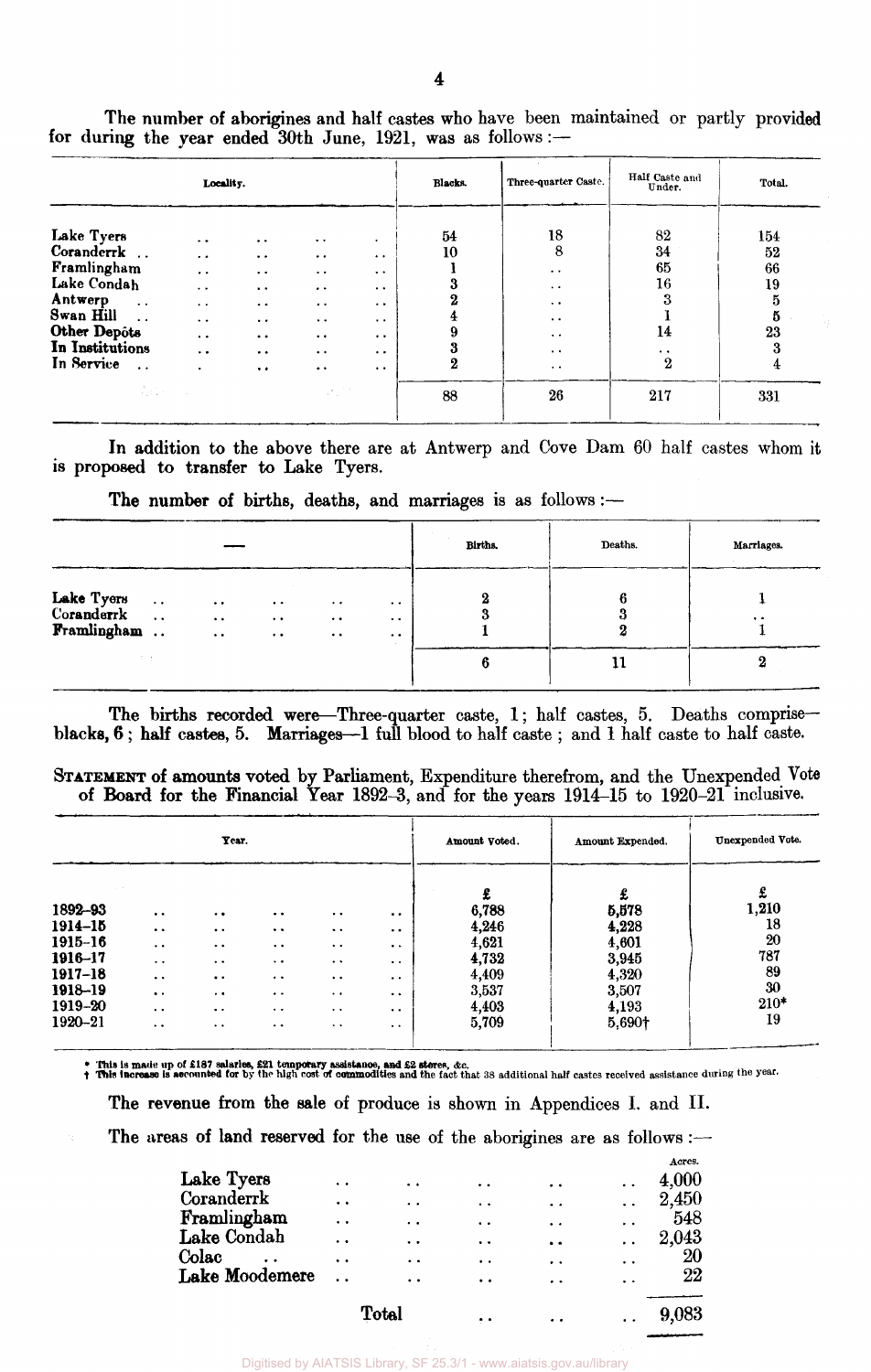At Lake Tyers the children attend the State School on the station, and the children from Coranderrk are instructed at the Badger Creek State School. The reports of progress made are satisfactory.

We have the honour to be,

 $\mathbf{v}$  , and  $\mathbf{v}$ 

 $\sim 10^{-1}$  m

Your Excellency's most obedient Servants,

c. s. MCPHERSON, Vice-Chairman,

A. E. PARKER, Secretary.

His Excellency Colonel the Right Honorable Earl of Stradbroke, K.C.M.G., C.B., C.V.O., C.B.E., &c, &c, &c.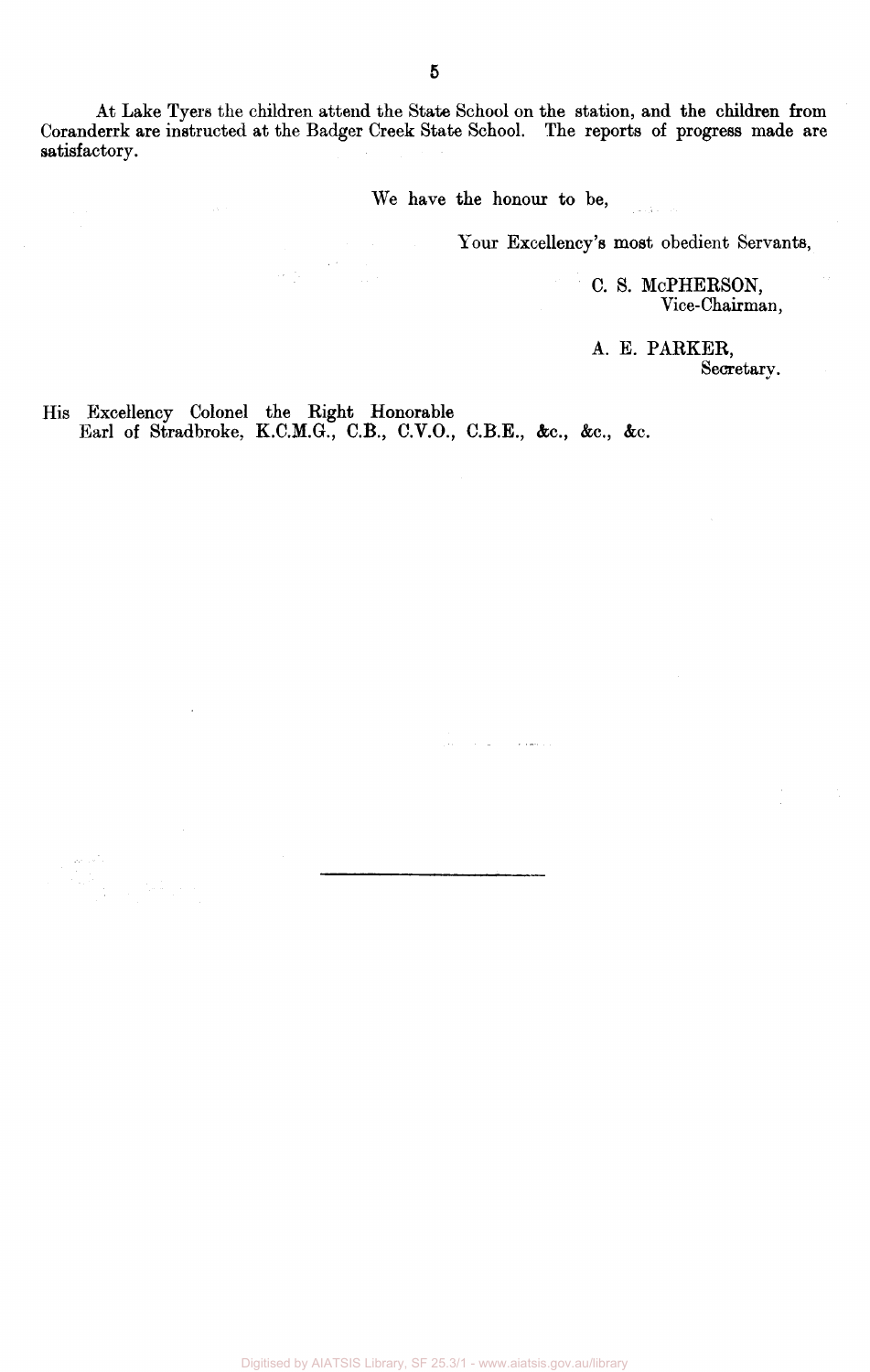## APPENDIX I.

#### ABORIGINES BOARD PRODUCE FUND.

STATEMENT OF RECEIPTS AND EXPENDITURE FOR THE YEAR ENDING 30TH JUNE, 1921.

|    |                                    | Receipts. |         |                   |                      |           |                  |     |
|----|------------------------------------|-----------|---------|-------------------|----------------------|-----------|------------------|-----|
|    |                                    |           |         | $\mathbf{f}$ s.d. |                      | $\&$ s.d. |                  |     |
|    | To Balance forward (1.7.20)        |           |         |                   | $\ddot{\phantom{1}}$ | 2,319 11  |                  | - 5 |
|    | Wool, Condah                       |           | 18 12 8 |                   |                      |           |                  |     |
|    | Wool, Tyers                        | . .       | 0       | - 7               | 0                    |           |                  |     |
|    |                                    |           |         |                   |                      | 18 19     |                  | 8   |
|    | Sundries, Condah                   |           | 2       | 0                 | 0                    |           |                  |     |
| ,, | <b>Tyers</b><br>,,                 |           | 5       | 6                 | 1                    |           |                  |     |
| ,, | Coranderrk<br>,,                   |           | 3       | 0                 | $\bf{0}$             |           |                  |     |
|    |                                    |           |         |                   |                      | 10        | 6                | 1   |
|    | ., Sale of Stock, Condah           |           |         |                   |                      | 12        | 1                | 9   |
|    | Grazing, Condah                    |           | 53      | 2                 | 6                    |           |                  |     |
| ٠, | Coranderrk<br>$\ddot{\phantom{0}}$ |           | 335 13  |                   | 7                    |           |                  |     |
|    |                                    |           |         |                   |                      | 388 16    |                  | 1   |
|    | ., Sale of Bark, Tyers             |           |         |                   |                      | 14        | ∩                | 5   |
|    | Sale Store, Tyers                  |           |         |                   |                      | 250 -     | 7                | 6   |
|    | Sale Hides, Tyers                  |           |         | 18 17             | 8                    |           |                  |     |
| ,, | Coranderrk<br>$, \,$               |           | 35      | 7                 | 7                    |           |                  |     |
|    |                                    |           |         |                   |                      | 54        | 5                | 3   |
|    | ., Refund Wages, Tyers             |           |         |                   |                      | 4         | $\bf{1}$         | 4   |
|    | Rations<br>$\ddot{\phantom{a}}$    |           |         |                   |                      |           | 40 12 11         |     |
|    | Rent Hut, Swan Hill                |           |         |                   |                      | 7         | $\boldsymbol{2}$ | 6   |
|    | Refund Buildings, Tyers            |           |         |                   |                      | 34        | 5                | 0   |
|    |                                    |           |         |                   |                      |           |                  |     |
|    |                                    |           |         |                   |                      | 3.154     | 9                | -11 |

|            |                                                                                                                                                           | Expenditure.         |                             |                      |                      |                                                         |        |         |
|------------|-----------------------------------------------------------------------------------------------------------------------------------------------------------|----------------------|-----------------------------|----------------------|----------------------|---------------------------------------------------------|--------|---------|
|            | By Sundries,Condah                                                                                                                                        |                      | 13                          | $\pounds$ s. d.<br>0 | 0                    | $f$ s. d.                                               |        |         |
| , ,<br>, , | Tyers<br>,,<br>Framlingham<br>, ,                                                                                                                         | $\ddot{\phantom{1}}$ | 124 14<br>2                 | 0                    | ı<br>0               |                                                         |        |         |
| ,,         | Coranderrk<br>,,<br>Depôts                                                                                                                                |                      | $\overline{2}$              | 0<br>2 10            | 0<br>0               |                                                         |        |         |
| ,,         | ,,                                                                                                                                                        |                      |                             |                      |                      | 144                                                     | 4 I    |         |
|            | " Transfer Wages-<br>W. Austin<br>A. Harrison                                                                                                             |                      | 2                           | 7 10<br>-0           | v<br>0               |                                                         |        |         |
|            |                                                                                                                                                           |                      |                             |                      |                      |                                                         | 9 10 O |         |
|            | ", Purchase Stock for Rations, Tyers<br>Sale Store, Tyers<br>Wages, Tyers (Blacks)<br>Erection Cottages, Tyers<br>Portable Church, Framlingham<br>Balance | $\sim$ 100 $\sim$    | $\ddot{\phantom{0}}$<br>. . |                      | $\ddot{\phantom{0}}$ | 594 17<br>174 11<br>208 19<br>462 11<br>325 10<br>1,234 | 6      | 9<br>-6 |

3,154 911

#### APPENDIX II.

#### LAKE CONDAH STATION.

| Receipts.                                                                                                                                                                                                                                                         |                                                                                                                                                                             |                                                                                                                                          |                                                                                                                                                                                  |                                                                                       |                                                    |                                                             | Expenditure.                                                                                                                                                                                                                                                                                                                                                                                                                                                                                                                                                                                                                                |
|-------------------------------------------------------------------------------------------------------------------------------------------------------------------------------------------------------------------------------------------------------------------|-----------------------------------------------------------------------------------------------------------------------------------------------------------------------------|------------------------------------------------------------------------------------------------------------------------------------------|----------------------------------------------------------------------------------------------------------------------------------------------------------------------------------|---------------------------------------------------------------------------------------|----------------------------------------------------|-------------------------------------------------------------|---------------------------------------------------------------------------------------------------------------------------------------------------------------------------------------------------------------------------------------------------------------------------------------------------------------------------------------------------------------------------------------------------------------------------------------------------------------------------------------------------------------------------------------------------------------------------------------------------------------------------------------------|
| To Balance forward $(1.7.20)$<br>" Sale of Wool (deferred payment)<br>" Sundries<br>$\ddot{\phantom{0}}$<br>,, Stock<br>$\ddot{\phantom{1}}$<br>" Grazing<br>$\ddot{\phantom{1}}$                                                                                 | $\ddot{\phantom{1}}$<br>$\ddot{\phantom{1}}$                                                                                                                                | $\bullet$ $\bullet$<br>$\ddot{\phantom{a}}$<br>$\ddot{\phantom{0}}$                                                                      | $\bullet$ $\bullet$ $\bullet$<br>$\ddot{\phantom{a}}$<br>$\ddot{\phantom{a}}$<br>$\ddot{\phantom{1}}$<br>$\ddot{\phantom{0}}$                                                    | £<br>3,295<br>18 12 8<br>2<br>12<br>53<br>3,381 1 0                                   | $s$ .<br>$\overline{4}$<br>$\bf{0}$<br>1<br>2      | d.<br>$\bf{0}$<br>-9<br>6                                   | £<br>s. d.<br>By Sundries (Boundary Rider, £12 10s.)<br>1300<br>$\ddot{\phantom{0}}$<br>., Transfer Wages (Winnie Austin)<br>7100<br>$\sim$ $\sim$<br>$\therefore$ 3,360 11 0<br>" Balance<br>$\ddot{\phantom{a}}$<br>3,381 1 $0$                                                                                                                                                                                                                                                                                                                                                                                                           |
| To Wool (deferred payment)<br>" Sale Bark<br>$\sim$ $\sim$<br>"Sundries<br>$\ddot{\phantom{a}}$<br><b>Sale Store</b><br>$\ddot{\phantom{a}}$ .<br>Sale of Hides<br>Refund Buildings<br><b>Refund Wages</b><br>Refund Rations<br>" Balance<br>$\ddot{\phantom{a}}$ | $\ddot{\phantom{1}}$<br>$\ddot{\phantom{1}}$<br>$\ddot{\phantom{1}}$<br>$\ddot{\phantom{1}}$<br>$\ddot{\phantom{1}}$<br>. .<br>$\ddot{\phantom{a}}$<br>$\ddot{\phantom{1}}$ | $\ddot{\phantom{0}}$<br>$\ddot{\phantom{1}}$<br>$\bullet$ $\bullet$<br>. .<br>$\ddot{\phantom{0}}$<br>$\ddot{\phantom{0}}$<br>. .<br>. . | $\ddot{\phantom{a}}$<br>$\ddot{\phantom{0}}$<br>$\ddot{\phantom{a}}$<br>$\ddot{\phantom{a}}$<br>$\ddot{\phantom{a}}$<br>$\ddot{\phantom{a}}$<br>$\bullet$ $\bullet$<br>$\ddotsc$ | £<br>$\bf{0}$<br>14<br>5<br>250<br>18 17<br>$34\quad 5$<br>$\overline{4}$<br>7,609 12 | s. d.<br>7<br>$\bf{0}$<br>-6<br>7<br>1<br>40 12 11 | $\bf{0}$<br>-5<br>$\mathbf{1}$<br>8<br>$\theta$<br>4<br>- 2 | LAKE TYERS STATION.<br>$\mathbf{f}$ $\mathbf{s}$ , $\mathbf{d}$ ,<br>$\therefore$ 6,409 16 8<br>By Balance $(1.7.20)$<br>$\ddot{\phantom{a}}$<br>. .<br>124 14 1<br>" Sundries<br>$\ddot{\phantom{a}}$<br>$\ddot{\phantom{1}}$<br>. .<br>594 17 4<br>"Stock for Rations<br>٠.<br>$\ddot{\phantom{1}}$<br>$\cdot$<br>174 11 8<br>Sale Store<br>$\ddot{\phantom{a}}$<br>$\ddot{\phantom{1}}$<br>$\ddot{\phantom{0}}$<br>462 11 2<br><b>Erection Cottages</b><br>. .<br>$\ddot{\phantom{1}}$<br>$\ddot{\phantom{0}}$<br>208 19 1<br>" Wages, Blacks<br>. .<br>$\cdot$<br>$2\,0.0$<br>", Transfer Wages, Annie Harrison<br>$\ddot{\phantom{0}}$ |
|                                                                                                                                                                                                                                                                   |                                                                                                                                                                             |                                                                                                                                          |                                                                                                                                                                                  | 7,977 10 1                                                                            |                                                    |                                                             | 7,977 10 1                                                                                                                                                                                                                                                                                                                                                                                                                                                                                                                                                                                                                                  |

7,977 10 1

n.

Digitised by AIATSIS Library, SF 25.3/1 - www.aiatsis.gov.au/library